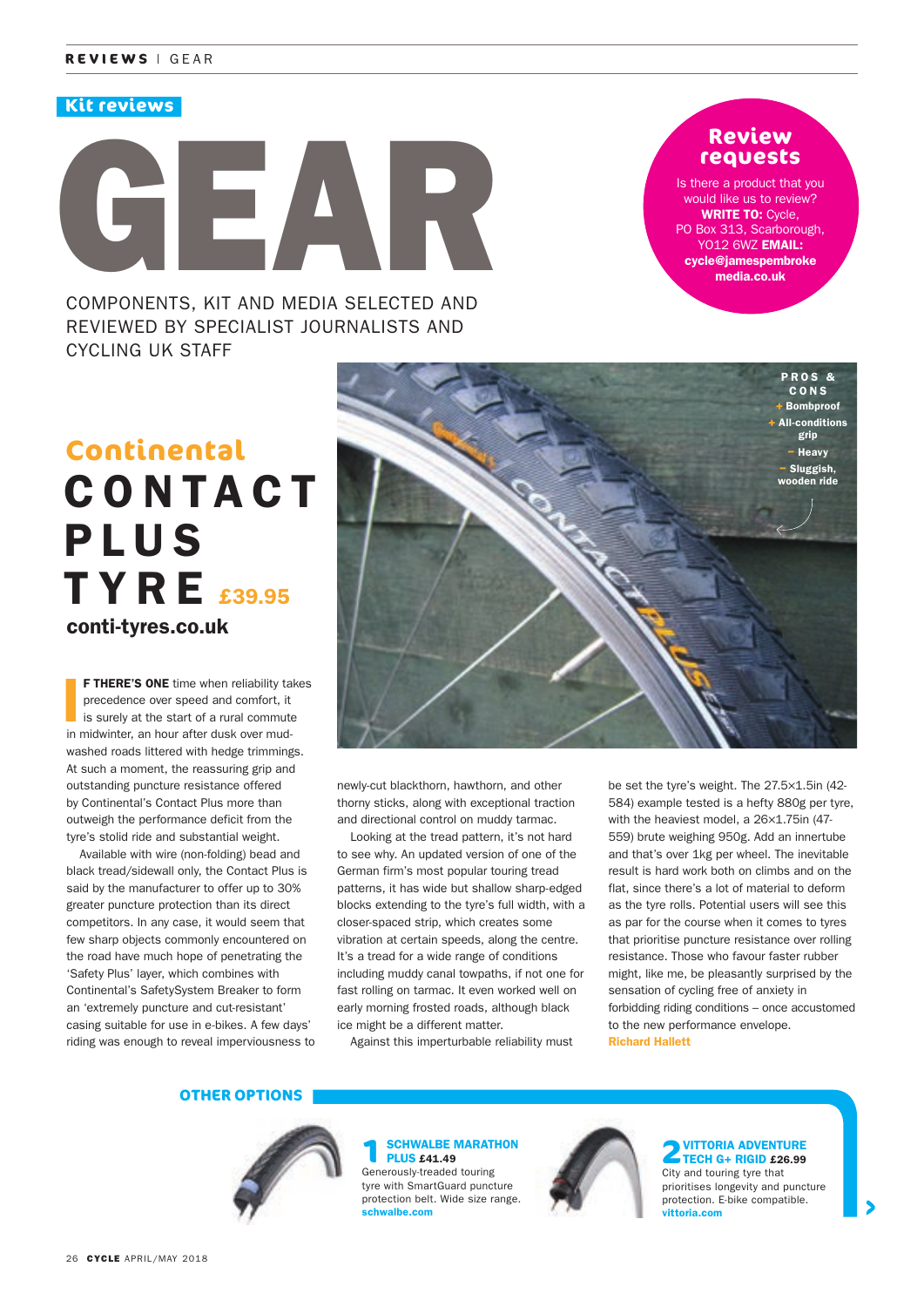### **REVIEWS** | GEAR



### **Restrap**

## restrap.co.uk DIAGONAL & H O R I Z O N TA L STRAPS EACH £24.99

**ADE USING RECYCLED** car seatbelt webbing, Restrap pedal straps are a sort of halfway house seatbelt webbing, Restrap pedal between plain flat pedals and the secure shoe location when cycling offered by toe clips and straps – or even clipless pedals. There are two versions: horizontal and diagonal, both featuring a wide, thick wad of fabric and Velcro that sits on top of the shoe, while the straps themselves complete a loop around the shoe. The idea in both cases is to keep the shoe more securely located on its pedal and, ideally, enhance pedalling effectiveness without the need for cyclingspecific footwear.

The horizontal version's twin straps per side are designed to pass through channels or slots in the pedal body. Each strap has a buckle, but fine tensioning once the strap is secure is best done using the double-layer Velcro in the top rather than trying to fiddle around with the buckle on the move. When adjusted snugly, the strap does a surprisingly (to a first-time user) good job of keeping the shoe in place on the pedal downstroke, although it's less effective if you try to pull up on the upstroke.

On the downside, getting the shoe into the strap isn't the simplest of tasks. The weight of the strap inevitably makes the pedal hang upside down and, as with toe clips and straps, there's a knack to flipping the pedal the right way up. Whereas toe clips hold their straps away from the pedal to facilitate shoe entry, Restraps simply slump on the pedal, offering a challenged to the deftest of toe-punts. Once in place, the straps offer much the same rider comfort as plain pedals, with no constraints on foot angle or fore and aft positioning.

Angled across the top of the pedal and secured using screws and plates supplied with them, Diagonal straps offer a slightly different and possibly superior

experience. They share the Horizontal straps' slumped resistance to ready entry, but require in addition that the foot be angled toe-inwards as the shoe is initially slid into position on the pedal. Once in place, the foot is pulled back into line. This effectively twists the

strap further, which tightens it, gripping the shoe securely. It's important to get the loop the right size for comfort using the Velcro on the top, but once set up, Diagonal straps are the more effective set up.

Both designs offer rapid, safe foot exit with none of the problems some users find with clipless systems, and both should last well, albeit while acquiring an ingrained coating of road muck in most riding conditions. Richard Hallett

### **OTHER OPTIONS**



#### **1** POWER GRIPS STRAP **SET £29.99**

Similar to Restrap's Diagonal Straps, although preceding them by some years. Available in standard length, extra long, and specifically for fixies. powergrips.com



**2**MKS HALF CLIP WITH LEATHER £22.99 Leather-covered steel toe clips

without straps, designed for cyclists who don't want to scuff their smart shoes. Would suit commuters. zyrofisher.co.uk

**Effective with** ordinary footwear + Durable – Chunky looks

PROS& CONS

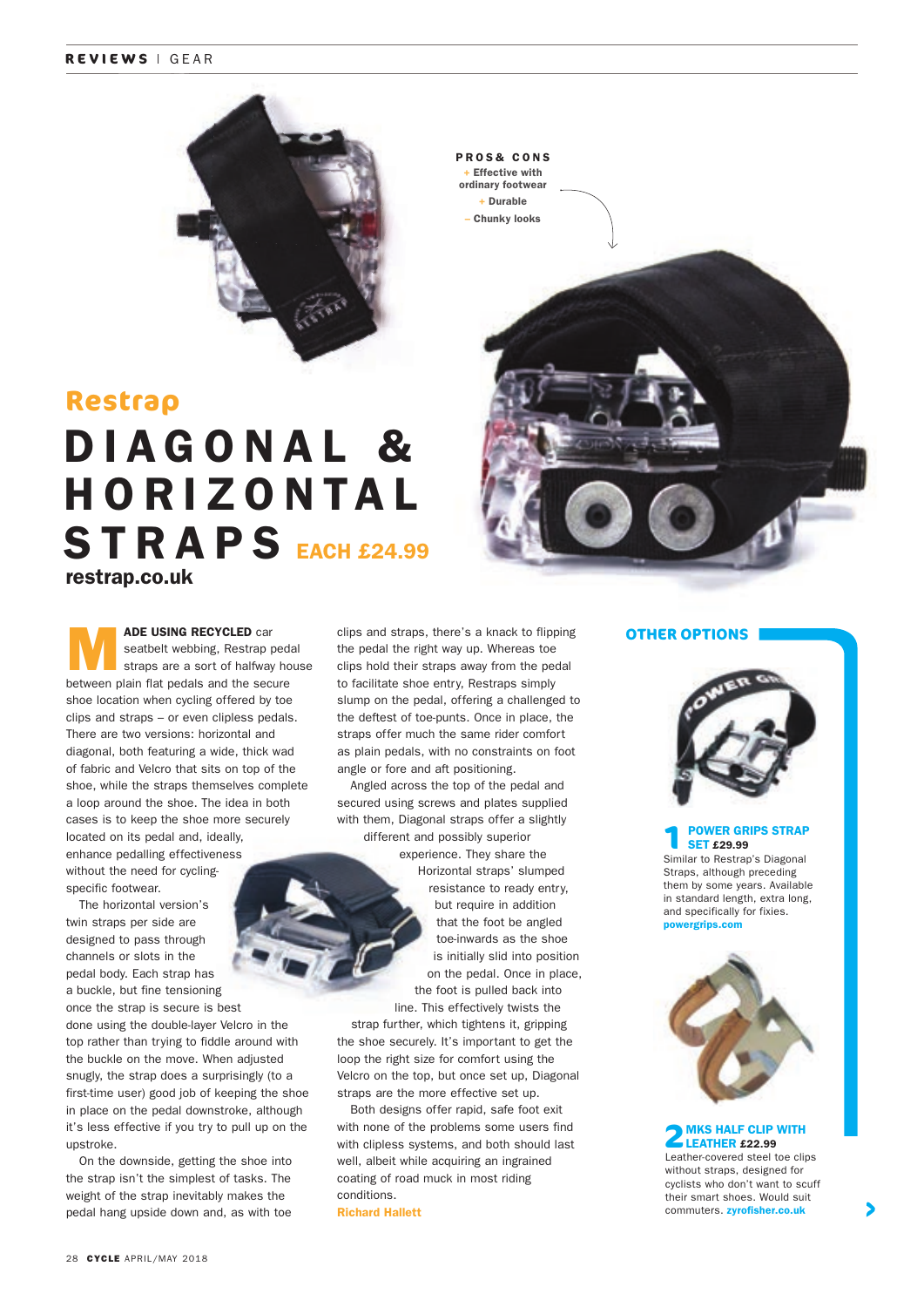



### **Apidura**

# apidura.com **BACKCOUNTRY** TOP TUBE PACK 1 L & F O O D P O U C H PLUS 1.2L £35 & £45

P R O S & CONS **+** Secure & accessible bottle storage **–** Won't fit a large water canteen

 T OP TUBE BAGS aren't only for bikepacking. A small bag up front is a good alternative – or addition – to a seatpack for tools, snacks, etc. Most that I've tried before have been too wide, compromising their own stability and hitting my knees during out-of-the-saddle pedalling.

At only 4cm across the base, and plumping out to 5-5.5cm when packed, Apidura's Top Tube Pack is scarcely wider than those little 'fuel tanks' that triathletes use for stashing gels. Since it's 21cm long and 10cm at its highest, the volume is bigger – perhaps not quite a litre as it's not rectangular, yet big enough to swallow a 29er innertube, a tubeless repair kit, a CO<sub>2</sub> inflator, a multitool, a chain tool, tyre levers, and a few other small items.

I've mostly used it off-road, where it's been stable and secure despite attaching with just two wide Velcro straps. Seatpacks I've taken off-road have wobbled around, broken at their bracket, eventually spewed their contents over the trail behind me, or all three. Apidura's Top Tube Pack has done none of these, and it's kept its contents dry thanks to (stitched) waterproof fabric and a location that's not in the line of fire from the wheels. It weighs 74g. It's not the cheapest top tube bag, but it works well, carries plenty, and you can pretty

much forget it's there. There's a shorter but otherwise similar 0.5L version for £30. Dan Joyce

**ONCE I'D WORKED** out the webbing strap was detachable and was able to rig up a secure system to my Jones Loop bars, I immediately began to appreciate the benefits the Food Pouch Plus had for my bikepacking plans, despite at 80g it being heavier than most bottle cages.

 Using a full frame bag, I can't fit bottle cages, and I've struggled to find an easily accessible place to keep a drink handy. This problem's been solved by Apidura and, but for the eye-watering price, I'd definitely consider buying another.

It sits secure when bouncing around offroad and, with its handy and easy-to-use drawstring, keeps your bottle safe. I used a 750ml one and had no trouble, but was a little disappointed I couldn't fit my 1 litre Nalgene bottle. There are handy stretch pockets for other snacks if your pockets are filled too.

 If you're touring on road, I'd suggest you consider paying a bit more and getting a bar bag instead. For day riding, if you're considering this, then you probably need to ask yourself whether you're carrying too much! Sam Jones

### **OTHER OPTIONS**



**1** ORTLIEB COCKPIT-PACK £49.99

A shallower, wider bag (8cm) that's waterproof and tough but has slightly less volume at 0.8L. ortlieb.com



**2**LPKIT STEM CELL XL £30 Cheaper, comes in variety

of colours and should be able to fit 1L Nalgene water bottle. alpkit.com